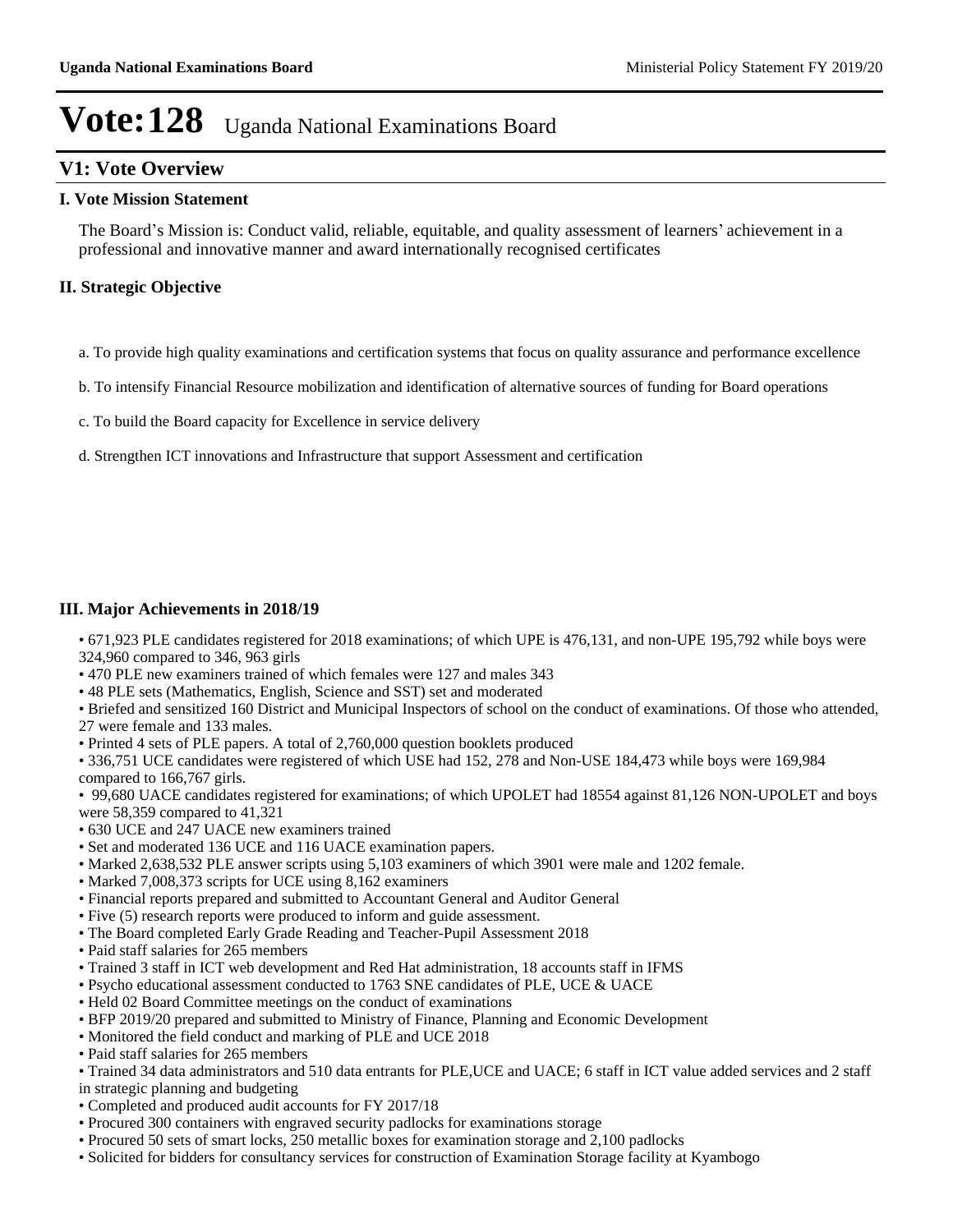#### **IV. Medium Term Plans**

- Development of biometric data capture of candidates' information
- Personalization of candidate's Certificates and Result slips
- E-marking of scripts
- Continuous monitoring and supervision of assessment process
- Construction of office and examination storage facilities and
- Continuous Professionalization of staff in Assessment and Certification
- Enhancement of the printing capacity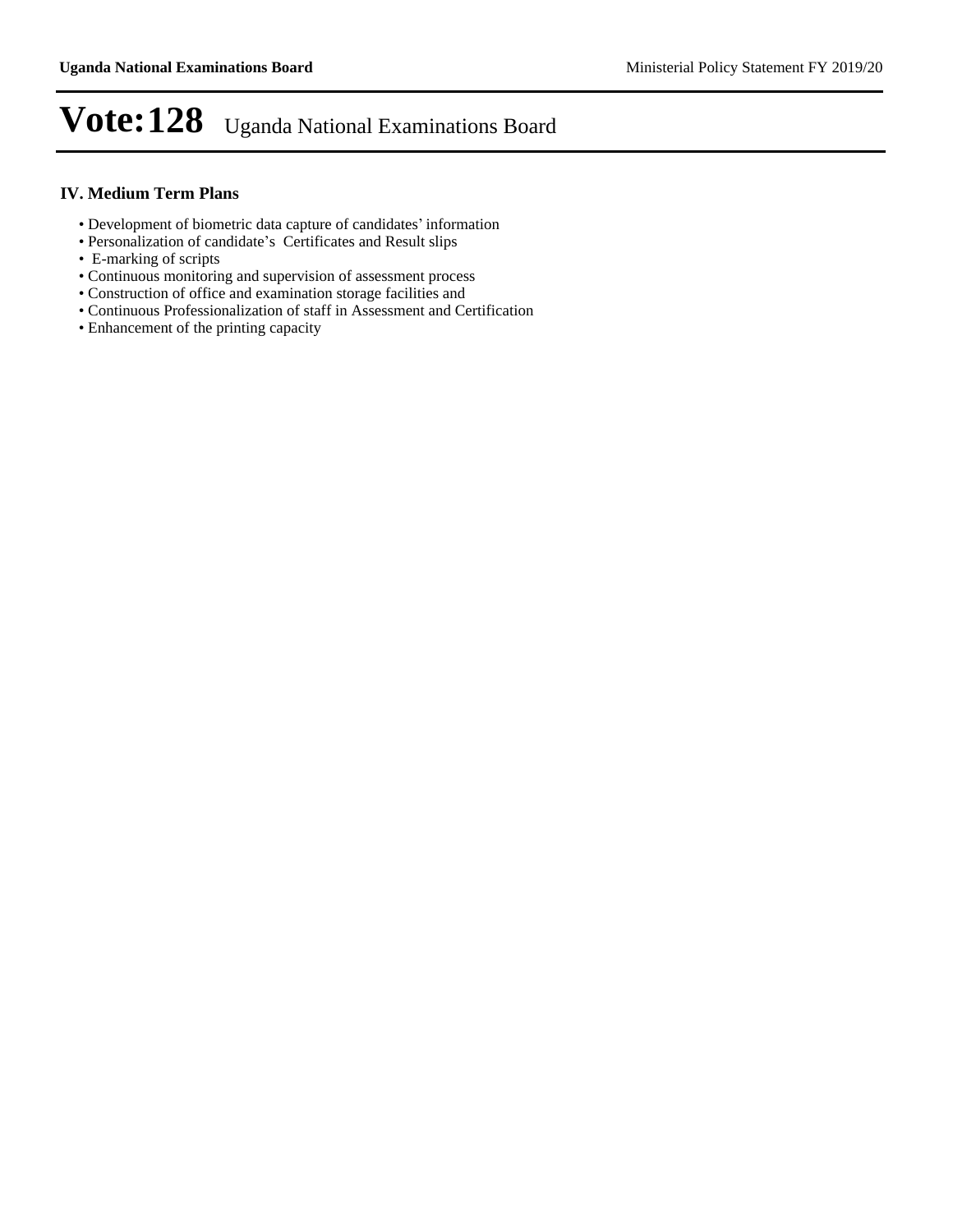#### **V. Summary of Past Performance and Medium Term Budget Allocations**

**Table 5.1: Overview of Vote Expenditures (UShs Billion)**

|                  |                                                      |                    | 2018/19       |                                           |         |         |         | <b>MTEF Budget Projections</b> |         |
|------------------|------------------------------------------------------|--------------------|---------------|-------------------------------------------|---------|---------|---------|--------------------------------|---------|
|                  |                                                      | 2017/18<br>Outturn | <b>Budget</b> | <b>Approved Expenditure</b><br>by End Dec | 2019/20 | 2020/21 | 2021/22 | 2022/23                        | 2023/24 |
| <b>Recurrent</b> | Wage                                                 | 3.950              | 3.950         | 1.954                                     | 12.360  | 12.978  | 13.627  | 14.308                         | 15.024  |
|                  | Non Wage                                             | 27.825             | 46.280        | 40.129                                    | 75.501  | 86.826  | 104.192 | 125.030                        | 150.036 |
| Devt.            | GoU                                                  | 0.000              | 4.500         | 4.241                                     | 9.482   | 11.378  | 11.378  | 11.378                         | 11.378  |
|                  | Ext. Fin.                                            | 0.000              | 0.000         | 0.000                                     | 0.000   | 0.000   | 0.000   | 0.000                          | 0.000   |
|                  | <b>GoU</b> Total                                     | 31.775             | 54.730        | 46.324                                    | 97.343  | 111.183 | 129.197 | 150.717                        | 176.438 |
|                  | <b>Total GoU+Ext Fin (MTEF)</b>                      | 31.775             | 54.730        | 46.324                                    | 97.343  | 111.183 | 129.197 | 150.717                        | 176.438 |
|                  | Arrears                                              | 6.518              | 7.200         | 7.200                                     | 0.000   | 0.000   | 0.000   | 0.000                          | 0.000   |
|                  | <b>Total Budget</b>                                  | 38.293             | 61.930        | 53.524                                    | 97.343  | 111.183 | 129.197 | 150.717                        | 176.438 |
|                  | <b>A.I.A Total</b>                                   | 40.684             | 53.552        | 17.434                                    | 0.000   | 0.000   | 0.000   | 0.000                          | 0.000   |
|                  | <b>Grand Total</b>                                   | 78.977             | 115.482       | 70.958                                    | 97.343  | 111.183 | 129.197 | 150.717                        | 176.438 |
|                  | <b>Total Vote Budget</b><br><b>Excluding Arrears</b> | 72.459             | 108.282       | 63.758                                    | 97.343  | 111.183 | 129.197 | 150.717                        | 176.438 |

#### **VI. Budget By Economic Clasification**

**Table V6.1 2018/19 and 2019/20 Budget Allocations by Item**

|                                        |        |          | 2018/19 Approved Budget |              |        | 2019/20 Draft Estimates |              |
|----------------------------------------|--------|----------|-------------------------|--------------|--------|-------------------------|--------------|
| <b>Billion Uganda Shillings</b>        | GoU    | Ext. Fin | AIA                     | <b>Total</b> | GoU    | Ext. Fin                | <b>Total</b> |
| <b>Output Class: Outputs Provided</b>  | 50.230 | 0.000    | 49.085                  | 99.315       | 87.861 | 0.000                   | 87.861       |
| 211 Wages and Salaries                 | 3.950  | 0.000    | 8.286                   | 12.236       | 14.470 | 0.000                   | 14.470       |
| 212 Social Contributions               | 0.000  | 0.000    | 2.040                   | 2.040        | 2.040  | 0.000                   | 2.040        |
| 213 Other Employee Costs               | 0.000  | 0.000    | 1.142                   | 1.142        | 1.022  | 0.000                   | 1.022        |
| 221 General Expenses                   | 14.848 | 0.000    | 18.496                  | 33.344       | 30.439 | 0.000                   | 30.439       |
| 222 Communications                     | 0.000  | 0.000    | 0.186                   | 0.186        | 0.186  | 0.000                   | 0.186        |
| 223 Utility and Property Expenses      | 0.300  | 0.000    | 0.932                   | 1.232        | 1.132  | 0.000                   | 1.132        |
| 224 Supplies and Services              | 0.000  | 0.000    | 0.683                   | 0.683        | 0.745  | 0.000                   | 0.745        |
| 225 Professional Services              | 16.844 | 0.000    | 3.136                   | 19.980       | 13.996 | 0.000                   | 13.996       |
| 226 Insurances and Licenses            | 0.000  | 0.000    | 1.092                   | 1.092        | 0.617  | 0.000                   | 0.617        |
| 227 Travel and Transport               | 14.288 | 0.000    | 10.669                  | 24.957       | 20.540 | 0.000                   | 20.540       |
| 228 Maintenance                        | 0.000  | 0.000    | 2.422                   | 2.422        | 2.674  | 0.000                   | 2.674        |
| <b>Output Class: Capital Purchases</b> | 4.500  | 0.000    | 4.467                   | 8.967        | 9.482  | 0.000                   | 9.482        |
| 312 FIXED ASSETS                       | 4.500  | 0.000    | 4.467                   | 8.967        | 9.482  | 0.000                   | 9.482        |
| <b>Output Class: Arrears</b>           | 7.200  | 0.000    | 0.000                   | 7.200        | 0.000  | 0.000                   | 0.000        |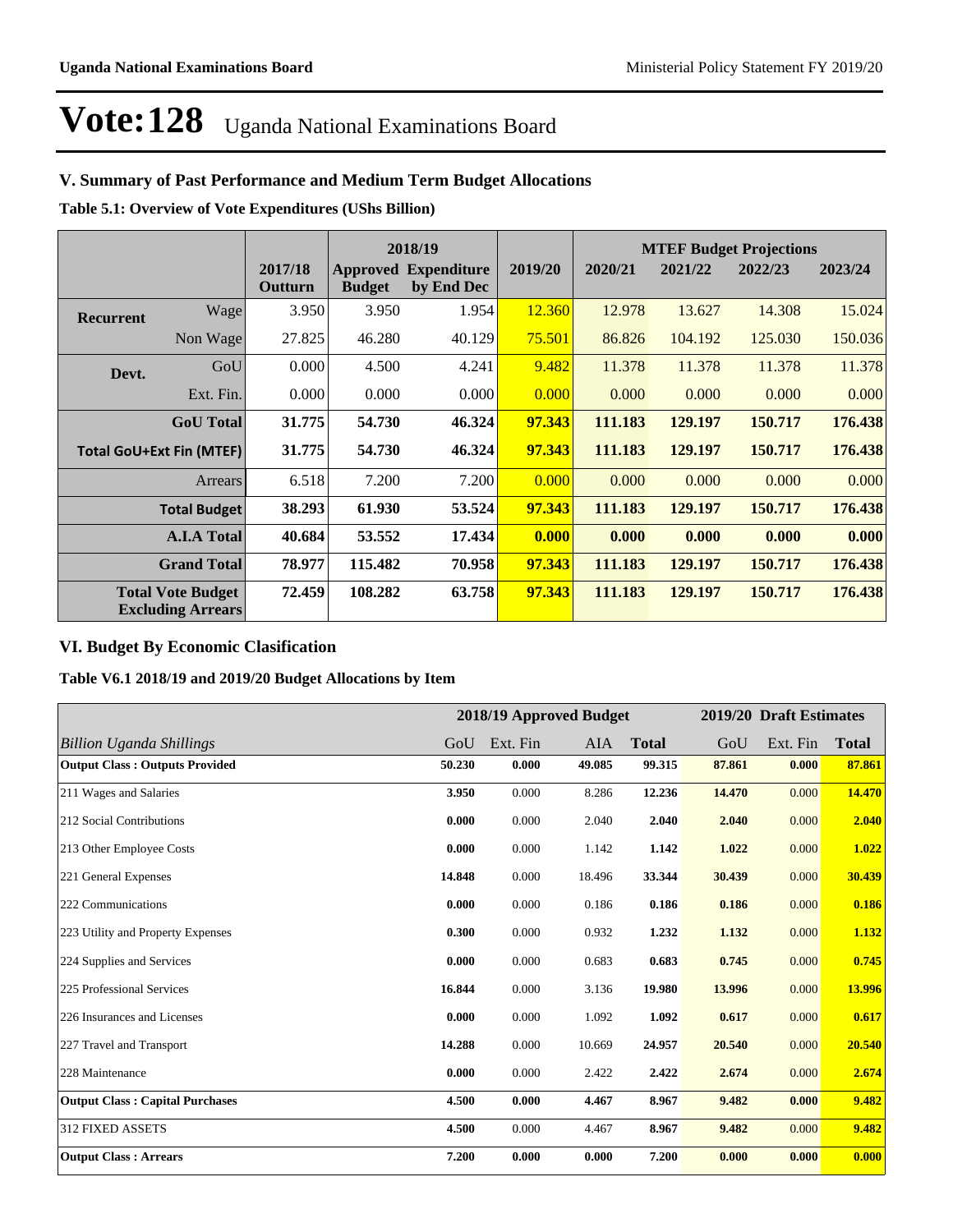| <b>321 DOMESTIC</b>            | 7.200  | 0.000 | 0.000  | 7.200   | 0.000  | 0.000 | 0.000  |
|--------------------------------|--------|-------|--------|---------|--------|-------|--------|
| <b>Grand Total:</b>            | 61.930 | 0.000 | 53.552 | 115.482 | 97.343 | 0.000 | 97.343 |
| <b>Total excluding Arrears</b> | 54.730 | 0.000 | 53.552 | 108.282 | 97.343 | 0.000 | 97.343 |

#### **VII. Budget By Programme And Subprogramme**

#### **Table V7.1: Past Expenditure Outturns and Medium Term Projections by Programme and SubProgramme**

| <b>Billion Uganda shillings</b>                                                     |                              | FY 2018/19                |                                   | <b>Medium Term Projections</b>              |         |         |         |         |
|-------------------------------------------------------------------------------------|------------------------------|---------------------------|-----------------------------------|---------------------------------------------|---------|---------|---------|---------|
|                                                                                     | <b>FY 2017/18</b><br>Outturn | Approved<br><b>Budget</b> | <b>Spent By</b><br><b>End Dec</b> | 2019-20<br><b>Proposed</b><br><b>Budget</b> | 2020-21 | 2021-22 | 2022-23 | 2023-24 |
| 09 National Examinations Assessment<br>and Certification                            | 38.293                       | 115.482                   | 53.524                            | 97.343                                      | 111.183 | 129.197 | 150.717 | 176.438 |
| 01 Headquarters                                                                     | 38.293                       | 106.515                   | 49.283                            | 87.861                                      | 99.804  | 117.819 | 139.338 | 165.060 |
| 1356 Uganda National Examination Board<br>(UNEB) Infrastructure Development Project | 0.000                        | 1.658                     | 0.000                             | 5.714                                       | 6.280   | 6.280   | 6.280   | 6.280   |
| 1460 Institutional Support to UNEB -<br>Retooling                                   | 0.000                        | 7.309                     | 4.241                             | 3.768                                       | 5.098   | 5.098   | 5.098   | 5.098   |
| <b>Total for the Vote</b>                                                           | 38.293                       | 115.482                   | 53.524                            | 97.343                                      | 111.183 | 129.197 | 150.717 | 176.438 |
| <b>Total Excluding Arrears</b>                                                      | 31.775                       | 108.282                   | 46.324                            | 97.343                                      | 111.183 | 129.197 | 150.717 | 176.438 |

#### **VIII. Programme Performance and Medium Term Plans**

#### **Table V8.1: Programme Outcome and Outcome Indicators ( Only applicable for FY 2019/20)**

| <b>Programme:</b>                                                                | 09 National Examinations Assessment and Certification                                                                                                                                                                                                                                                                                                                                                                                                                                                                                                                                                                                                                                                                                                                                                                                                                                                                                                                                                              |      |     |                            |         |         |  |  |  |
|----------------------------------------------------------------------------------|--------------------------------------------------------------------------------------------------------------------------------------------------------------------------------------------------------------------------------------------------------------------------------------------------------------------------------------------------------------------------------------------------------------------------------------------------------------------------------------------------------------------------------------------------------------------------------------------------------------------------------------------------------------------------------------------------------------------------------------------------------------------------------------------------------------------------------------------------------------------------------------------------------------------------------------------------------------------------------------------------------------------|------|-----|----------------------------|---------|---------|--|--|--|
|                                                                                  | <b>Programme Objective</b> • Prepare and conduct all inclusive primaries, secondary and such other examinations within Uganda as<br>may be considered desirable in the public interest;<br>• Award certificates or diplomas to successful candidates in such examinations;<br>• Determine equivalencies at school level on request;<br>• Invite any-body or bodies outside Uganda, as it may think fit to jointly conduct academic, technical and<br>other examinations;<br>• Award certificates or diplomas to successful candidates jointly with the invited bodies;<br>• Advise any- body or bodies so invited upon the adoption of examinations necessary for the requirements<br>of Uganda and assist any such body or bodies to conduct such examinations;<br>• Facilitate research in all forms of assessment including Aptitude Testing, Continuous Assessment and<br><b>National Assessment:</b><br>• Make equitable rules regulating the conduct of examinations and for all purposes incidental thereto |      |     |                            |         |         |  |  |  |
| <b>Responsible Officer:</b>                                                      | Dan. N. Odongo                                                                                                                                                                                                                                                                                                                                                                                                                                                                                                                                                                                                                                                                                                                                                                                                                                                                                                                                                                                                     |      |     |                            |         |         |  |  |  |
|                                                                                  | Programme Outcome: Credible assessment, examinations and certification                                                                                                                                                                                                                                                                                                                                                                                                                                                                                                                                                                                                                                                                                                                                                                                                                                                                                                                                             |      |     |                            |         |         |  |  |  |
|                                                                                  | <b>Sector Outcomes contributed to by the Programme Outcome</b>                                                                                                                                                                                                                                                                                                                                                                                                                                                                                                                                                                                                                                                                                                                                                                                                                                                                                                                                                     |      |     |                            |         |         |  |  |  |
| 1. Improved proficiency and basic life skills                                    |                                                                                                                                                                                                                                                                                                                                                                                                                                                                                                                                                                                                                                                                                                                                                                                                                                                                                                                                                                                                                    |      |     |                            |         |         |  |  |  |
|                                                                                  |                                                                                                                                                                                                                                                                                                                                                                                                                                                                                                                                                                                                                                                                                                                                                                                                                                                                                                                                                                                                                    |      |     | <b>Performance Targets</b> |         |         |  |  |  |
|                                                                                  | <b>Outcome Indicators</b>                                                                                                                                                                                                                                                                                                                                                                                                                                                                                                                                                                                                                                                                                                                                                                                                                                                                                                                                                                                          |      |     | 2019/20                    | 2020/21 | 2021/22 |  |  |  |
|                                                                                  | Projection<br>Projection<br><b>Baseline</b><br><b>Target</b><br><b>Base year</b>                                                                                                                                                                                                                                                                                                                                                                                                                                                                                                                                                                                                                                                                                                                                                                                                                                                                                                                                   |      |     |                            |         |         |  |  |  |
| • The extent of alignment of all inclusive test items to the national curriculum | 90%                                                                                                                                                                                                                                                                                                                                                                                                                                                                                                                                                                                                                                                                                                                                                                                                                                                                                                                                                                                                                | 2017 | 98% | 100%                       | 100%    |         |  |  |  |
|                                                                                  |                                                                                                                                                                                                                                                                                                                                                                                                                                                                                                                                                                                                                                                                                                                                                                                                                                                                                                                                                                                                                    |      |     |                            |         |         |  |  |  |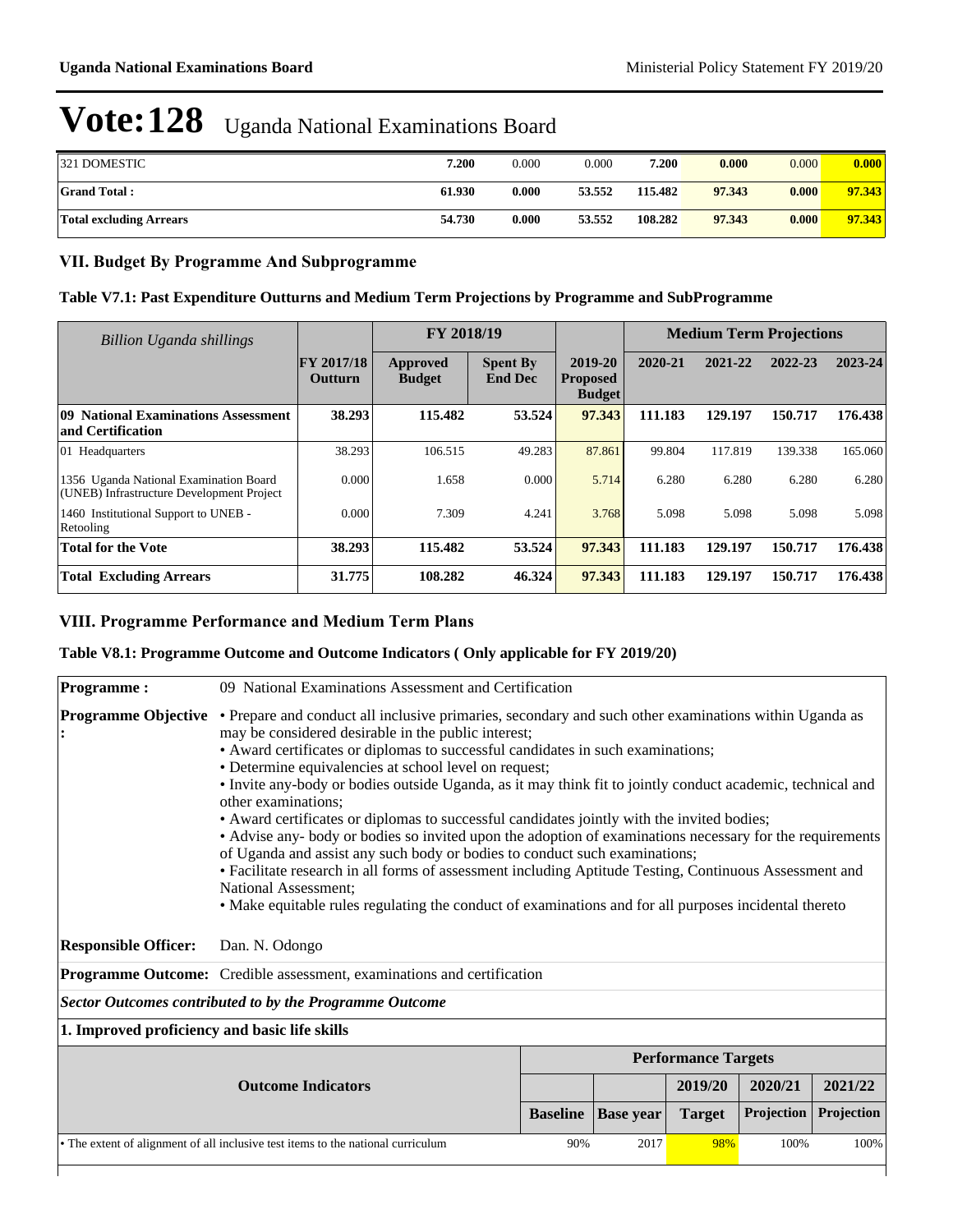| • The degree of compliance to minimum standards of assessment and examinations | 95% | 2017 | 98%     | 100%    | 100%    |
|--------------------------------------------------------------------------------|-----|------|---------|---------|---------|
| <b>SubProgramme: 01 Headquarters</b>                                           |     |      |         |         |         |
| <b>Output: 01 Primary Leaving Examinations</b>                                 |     |      |         |         |         |
| Number of Candidates registered for PLE                                        |     |      | 685,341 | 705,901 | 727,078 |
| Number of Candidates Sitting PLE                                               |     |      | 685,341 | 705,901 | 727,078 |
| Number of Candidates Passing PLE                                               |     |      | 651,074 | 677,664 | 697,994 |
| <b>Output: 02 Secondary Education</b>                                          |     |      |         |         |         |
| Number of Candidates registered for UCE & UACE                                 |     |      | 445,092 | 458,445 | 472,198 |
| Number of Candidates sitting UCE & UACE                                        |     |      | 445,092 | 458,445 | 472,198 |
| Number of Candidates Passing UCE & UACE                                        |     |      | 378,328 | 389,678 | 401,368 |

#### **IX. Major Capital Investments And Changes In Resource Allocation**

#### **Table 9.1: Major Capital Investment (Capital Purchases outputs over 0.5Billion)**

|                                                                           | FY 2019/20     |                                                                                                                     |                                                                                                                              |  |
|---------------------------------------------------------------------------|----------------|---------------------------------------------------------------------------------------------------------------------|------------------------------------------------------------------------------------------------------------------------------|--|
| <b>Appr. Budget and Planned Outputs</b>                                   |                | <b>Expenditures and Achievements by</b><br>end Dec                                                                  | <b>Proposed Budget and Planned</b><br><b>Outputs</b>                                                                         |  |
| Vote 128 Uganda National Examinations Board                               |                |                                                                                                                     |                                                                                                                              |  |
| Program: 07 09 National Examinations Assessment and Certification         |                |                                                                                                                     |                                                                                                                              |  |
|                                                                           |                | Development Project : 1356 Uganda National Examination Board (UNEB) Infrastructure Development Project              |                                                                                                                              |  |
| Output: 07 09 72 Government Buildings and Administrative Infrastructure   |                |                                                                                                                     |                                                                                                                              |  |
| · Examination storage facility.                                           |                | • Solicited for bidders for consultancy services<br>for construction of Examination Storage facility<br>at Kyambogo | <b>First Phase construction of Examination Storage</b><br><b>Facility</b><br><b>Continuous maintenance of Ntinda Offices</b> |  |
| <b>Total Output Cost(Ushs Thousand)</b>                                   | 1,658,000      | $\bf{0}$                                                                                                            | 5,713,706                                                                                                                    |  |
| Gou Dev't:                                                                | $\overline{0}$ | $\Omega$                                                                                                            | 5,713,706                                                                                                                    |  |
| Ext Fin:                                                                  | $\theta$       | $\Omega$                                                                                                            | $\Omega$                                                                                                                     |  |
| A.I.A:                                                                    | 1,658,000      | $\Omega$                                                                                                            | $\Omega$                                                                                                                     |  |
| Development Project : 1460 Institutional Support to UNEB - Retooling      |                |                                                                                                                     |                                                                                                                              |  |
| Output: 07 09 75 Purchase of Motor Vehicles and Other Transport Equipment |                |                                                                                                                     |                                                                                                                              |  |
| 3 vehicles procured                                                       |                | None                                                                                                                | • 04 Motor vehicles purchased                                                                                                |  |
| <b>Total Output Cost(Ushs Thousand)</b>                                   | 750,000        | $\mathbf{0}$                                                                                                        | 1.000.000                                                                                                                    |  |
| Gou Dev't:                                                                | $\Omega$       | $\Omega$                                                                                                            | 1.000.000                                                                                                                    |  |
| Ext Fin:                                                                  | $\theta$       | $\Omega$                                                                                                            | $\Omega$                                                                                                                     |  |
| A.I.A:                                                                    | 750,000        | $\Omega$                                                                                                            | $\Omega$                                                                                                                     |  |
| Output: 07 09 79 Acquisition of Other Capital Assets                      |                |                                                                                                                     |                                                                                                                              |  |
| • 300 Containers<br>• 10 Furniture                                        |                | • 300 Containers • 10 Furniture                                                                                     | Procure; 40 containers, 01 security locking<br>system, 250 boxes and 300 bags for examination<br><b>Storage</b>              |  |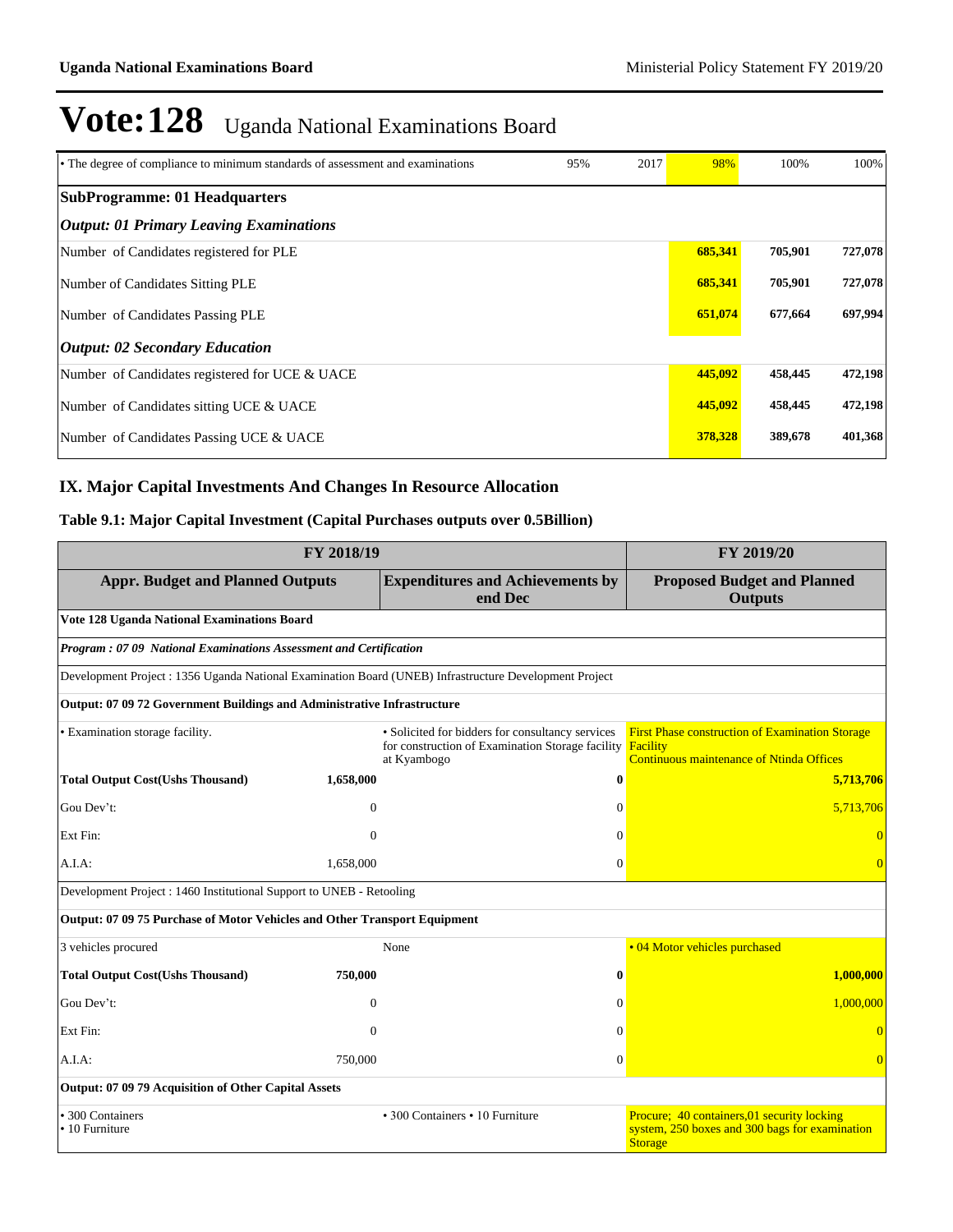| <b>Total Output Cost (Ushs Thousand)</b> | 4,500,000 | 4,241,250 | 2,675,342 |
|------------------------------------------|-----------|-----------|-----------|
| Gou Dev't:                               | 4,500,000 | 4,241,250 | 2,675,342 |
| Ext Fin:                                 |           |           | 0         |
| $A.I.A$ :                                |           |           | 0         |

#### **X. Vote Challenges and Plans To Improve Performance**

#### **Vote Challenges**

i. Sophistication of examination malpractice by candidates and a section of members of the public continue to put credibility of UNEB papers at risk. Part of the constraint is the weak law that does not provide detailed sanctions for various offences committed by the perpetrators.

ii. Inadequate wage provision and operational budget

 The government wage subvention covers less than 40% of the Board wage requirements and 30% for operational expenses. This is due to the fact that the examination fees is strictly for running the examination cycle activities ranging from candidates registration, setting & moderating examinations, training examiners, printing examinations, transportation, field administration , marking and process results and certification

iii. Inadequate Development Budget to UNEB

The current capital budget is minimal to support construction of the storage facility for examination materials. Currently the Board continues to hire warehouses that are costly. We request for additional capital budget to complete the project. The Board needs 7.88bn to start 1st phase construction of Kyambogo warehouse/storage structure and 3bn for the second phase construction of the existing Kyambogo Office Block

iv. No funding for NAPE Secondary.

 The Board for the fourth year running is unable to conduct NAPE Secondary despite the fact that it is among the top priorities of the sector. This is due to inability to fund the activity. Failure to undertake NAPE secondary implies that policy and decision making will not be informed by evidence. The Board required shillings 3.02bn to carry out the NAPE activity in the current year. Key areas include:

- (a) Instrument development and sampling
- (b) Procurement of packing materials
- (c) Production and printing of instruments and manuals
- (d) Field administration
- (e) Scoring and data processing
- (f) Report production
- (g) Dissemination of the findings to key stakeholders

v. No funding for Continuous Assessment (CA) 3.5 bn

While the ministry of education and sports has prioritized CA, no budget has been provided. The money is necessary to enable the Board carry out the following:

- (a) Development and production of CA materials
- (b) Sensitization of key stakeholders
- (c) Training of key CA implementer
- (d) Establishment of robust Record Management System
- (e) Audit Checks and professional support services and feedback

#### **Plans to improve Vote Performance**

- Sensitize and avail the new UNEB Act to stakeholders provide for effective penalties for examination malpractice
- Finalize implementation of Human Resource restructuring recommendations
- Operationalize the Client Service Charter to guarantee service excellence to clients
- Continue to expand the Board's assessment programs in response to trends and Reforms in Assessment and curriculum
- Strengthen research to inform best practices in assessment and examinations

Address and support equity, and fairness within the examination system in order to enable all candidates to demonstrate their competences

Identify, diversity and explore innovative mechanism to increase resource mobilization for Board operations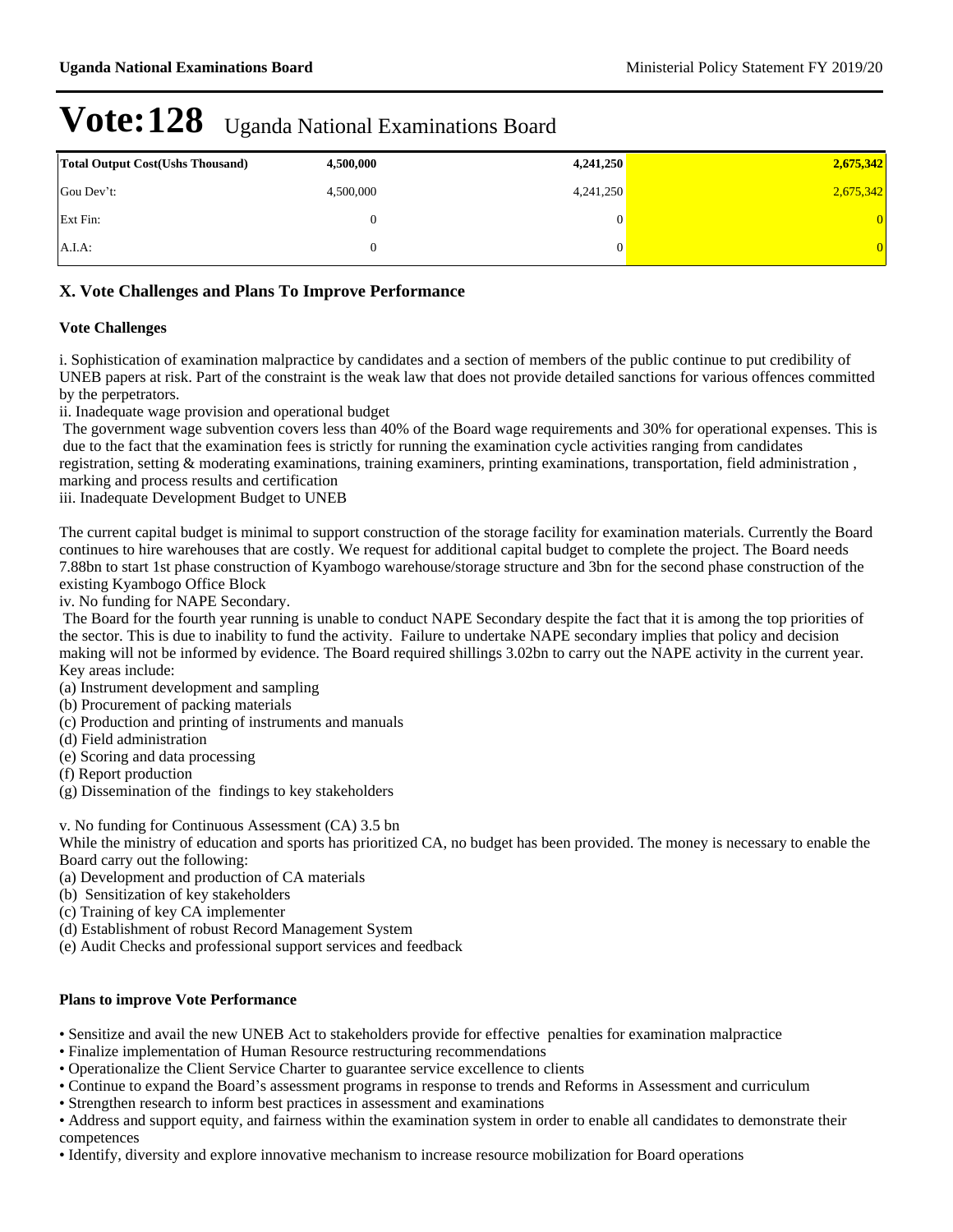Implement infrastructure development, maintenance and acquisition of transport and office equipment in a phased approach

#### **XI Off Budget Support**

#### **Table 11.1 Off-Budget Support by Sub-Programme**

N/A

#### **XII. Vote Cross Cutting Policy And Other Budgetary Issues**

**Table 12.1: Cross- Cutting Policy Issues**

| <b>Issue Type:</b>                  | <b>HIV/AIDS</b>                                                                                                                                                                                                                                                                                                                                                               |
|-------------------------------------|-------------------------------------------------------------------------------------------------------------------------------------------------------------------------------------------------------------------------------------------------------------------------------------------------------------------------------------------------------------------------------|
| Objective:                          | To strengthen the role of the HIV/AIDs committee                                                                                                                                                                                                                                                                                                                              |
| <b>Issue of Concern:</b>            | While the HIV/AIDs committee is in place, it needs to be supported to implement its roles                                                                                                                                                                                                                                                                                     |
| <b>Planned Interventions:</b>       | • Train committee in modern counseling and testing<br>• Continue to sensitize stakeholders on issues of HIV/AIDs                                                                                                                                                                                                                                                              |
| <b>Budget Allocation (Billion):</b> | 0.080                                                                                                                                                                                                                                                                                                                                                                         |
| <b>Performance Indicators:</b>      | Number of committee members trained<br>Number of stakeholders sensitized                                                                                                                                                                                                                                                                                                      |
| <b>Issue Type:</b>                  | Gender                                                                                                                                                                                                                                                                                                                                                                        |
| Objective:                          | • To promote a gender and equity focused inclusivity in assessment through a variety of assessment<br>methods that caters for learners with different abilities<br>• To provide affirmative action to address poor performance at all levels of assessment in the<br>Eastern and Northern Regions particularly: Elgon, Lango, Bukedi, Busoga, Teso and Acholi Sub-<br>regions |
| <b>Issue of Concern:</b>            | • Limited integration of inclusivity of gender and equity focused assessment at Primary and<br>secondary levels that does not cater for learners with different abilities.<br>• Continued poor performances in these regions leading to public out cry                                                                                                                        |
| <b>Planned Interventions:</b>       | • Train setters and moderators in inclusive assessment<br>• Prepare students for assessment<br>• Develop assessment policy that incorporates issues of gender and equity inclusivity<br>• Sensitization of stakeholders in the poor performing regions                                                                                                                        |
| <b>Budget Allocation (Billion):</b> | 0.650                                                                                                                                                                                                                                                                                                                                                                         |
| <b>Performance Indicators:</b>      | • Number of moderators trained<br>• Number of candidates prepared for assessment.<br>• Inclusive assessment policy developed.<br>• Number of stakeholders sensitized                                                                                                                                                                                                          |
| <b>Issue Type:</b>                  | <b>Enviroment</b>                                                                                                                                                                                                                                                                                                                                                             |
| Objective:                          | To mainstream environmental issues in assessment at PLE, UCE and UACE examinations                                                                                                                                                                                                                                                                                            |
| <b>Issue of Concern:</b>            | Limited capacity in mainstreaming environmental issues in examination assessment at Primary and<br>secondary examinations                                                                                                                                                                                                                                                     |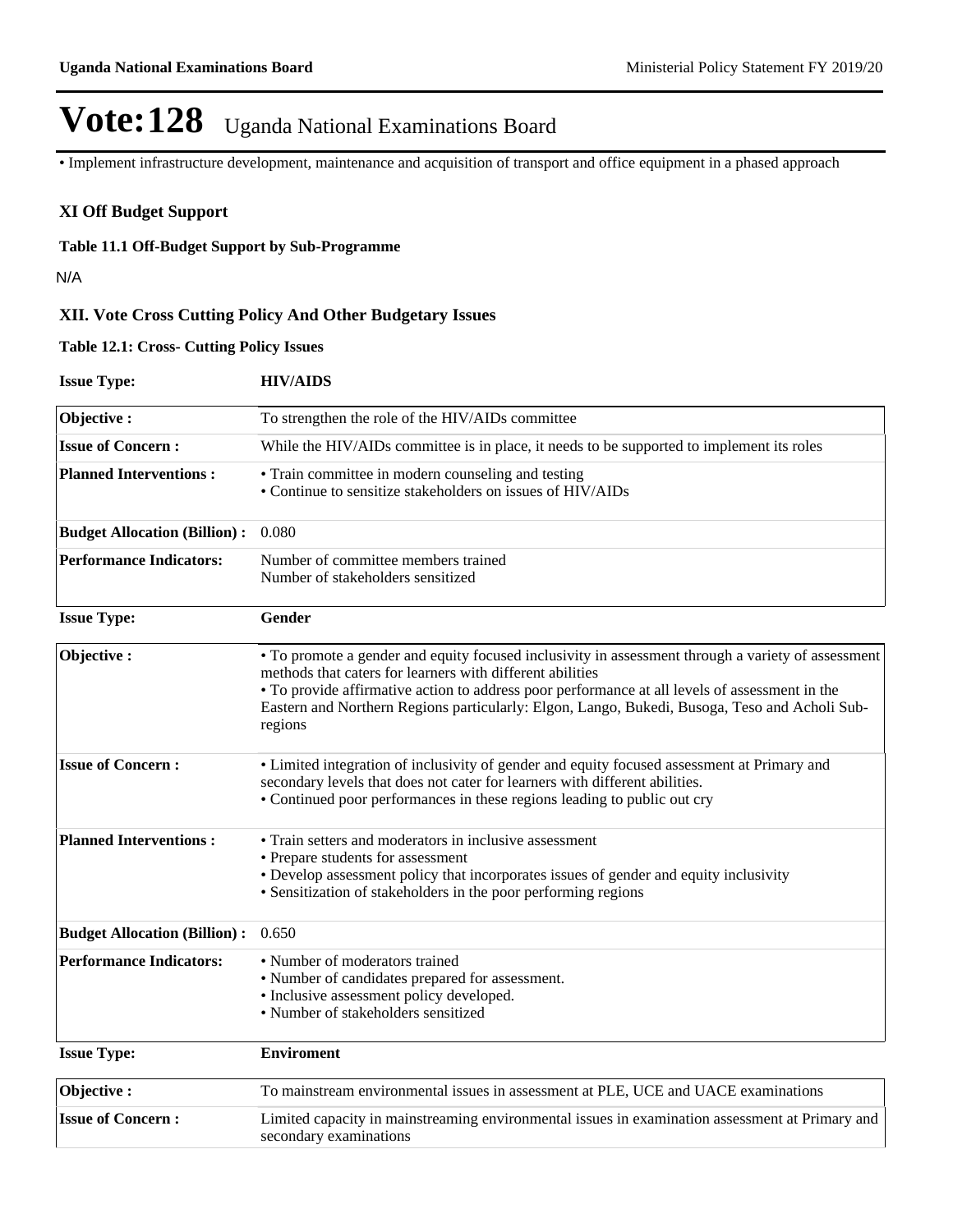| <b>Planned Interventions:</b>             | • Train examiners and item writers in mainstreaming environmental issues in examinations and<br>assessment<br>• Promote collaboration in environmental issues with other partners. |
|-------------------------------------------|------------------------------------------------------------------------------------------------------------------------------------------------------------------------------------|
|                                           | • Integrate environment action plan in the Board Strategic Plan                                                                                                                    |
| <b>Budget Allocation (Billion):</b> 0.100 |                                                                                                                                                                                    |
| <b>Performance Indicators:</b>            | • Number of examiners and item writers trained disaggregated by gender, age, and region<br>• Environment action plan<br>• Changes in the curriculum                                |

#### **XIII. Personnel Information**

#### **Table 13.1 Staff Establishment Analysis**

| <b>Title</b>                                      | <b>Salary Scale</b> | <b>Number Of Approved Positions</b> | <b>Number Of Filled Positions</b> |
|---------------------------------------------------|---------------------|-------------------------------------|-----------------------------------|
| Principal Examination Office TD                   | EB <sub>3</sub>     | 8                                   | 6                                 |
| Principal Examination officer (SNE)               | EB3                 |                                     | 0                                 |
| <b>Principal Planner</b>                          | EB <sub>3</sub>     |                                     | $\Omega$                          |
| Principal Research Officer (Quality<br>Assurance) | EB3                 |                                     | $\theta$                          |
| Senior Economist (Budget)                         | EB <sub>3</sub>     |                                     | $\Omega$                          |
| <b>MANAGER</b>                                    | EB3U                | 11                                  | $\overline{0}$                    |
| Senior Examinations Officer                       | EB4                 | 33                                  | 16                                |
| Senior Human Resource Officer                     | EB4                 |                                     | $\theta$                          |
| Senior Internal Auditor                           | EB4                 | 2                                   | $\Omega$                          |
| Senior Library Officer                            | EB4                 |                                     | 0                                 |
| <b>Examinations Officer</b>                       | EB <sub>5</sub>     | 44                                  | 20                                |
| Research Officer (Quality Asurance) EB5           |                     |                                     | $\Omega$                          |
| <b>Invetory Officer</b>                           | EB <sub>6</sub>     |                                     | $\Omega$                          |
| <b>Procurement Officer</b>                        | EB <sub>6</sub>     | 3                                   | $\overline{0}$                    |
| <b>Security Officer</b>                           | EB <sub>6</sub>     |                                     | $\theta$                          |

#### **Table 13.2 Staff Recruitment Plan**

| Post Title                             | Salalry<br>Scale | No. Of<br>Approved<br><b>Posts</b> | No Of<br><b>Filled Posts</b> | Vacant<br>Posts | No. of Posts<br>Cleared for<br>Filling<br>FY2019/20 | Gross Salary<br>Per Month<br>(UGX) | <b>Total Annual</b><br>Salary<br>(UGX) |
|----------------------------------------|------------------|------------------------------------|------------------------------|-----------------|-----------------------------------------------------|------------------------------------|----------------------------------------|
| <b>Examinations Officer</b>            | EB <sub>5</sub>  | 44                                 | 20                           | 24              | 16                                                  | 44,778,224                         | 537,338,688                            |
| <b>Invetory Officer</b>                | EB6              |                                    |                              |                 |                                                     | 1,935,648                          | 23, 227, 776                           |
| <b>MANAGER</b>                         | EB3U             | 11                                 |                              |                 |                                                     | 50,400,000                         | 604,800,000                            |
| Principal Examination Office TD        | EB <sub>3</sub>  | 8                                  | 61                           |                 |                                                     | 10,405,200                         | 124,862,400                            |
| Principal Examination officer<br>(SNE) | EB <sub>3</sub>  |                                    |                              |                 |                                                     | 4,742,000                          | 56,904,000                             |
| Principal Planner                      | EB <sub>3</sub>  |                                    |                              |                 |                                                     | 4,742,000                          | 56,904,000                             |